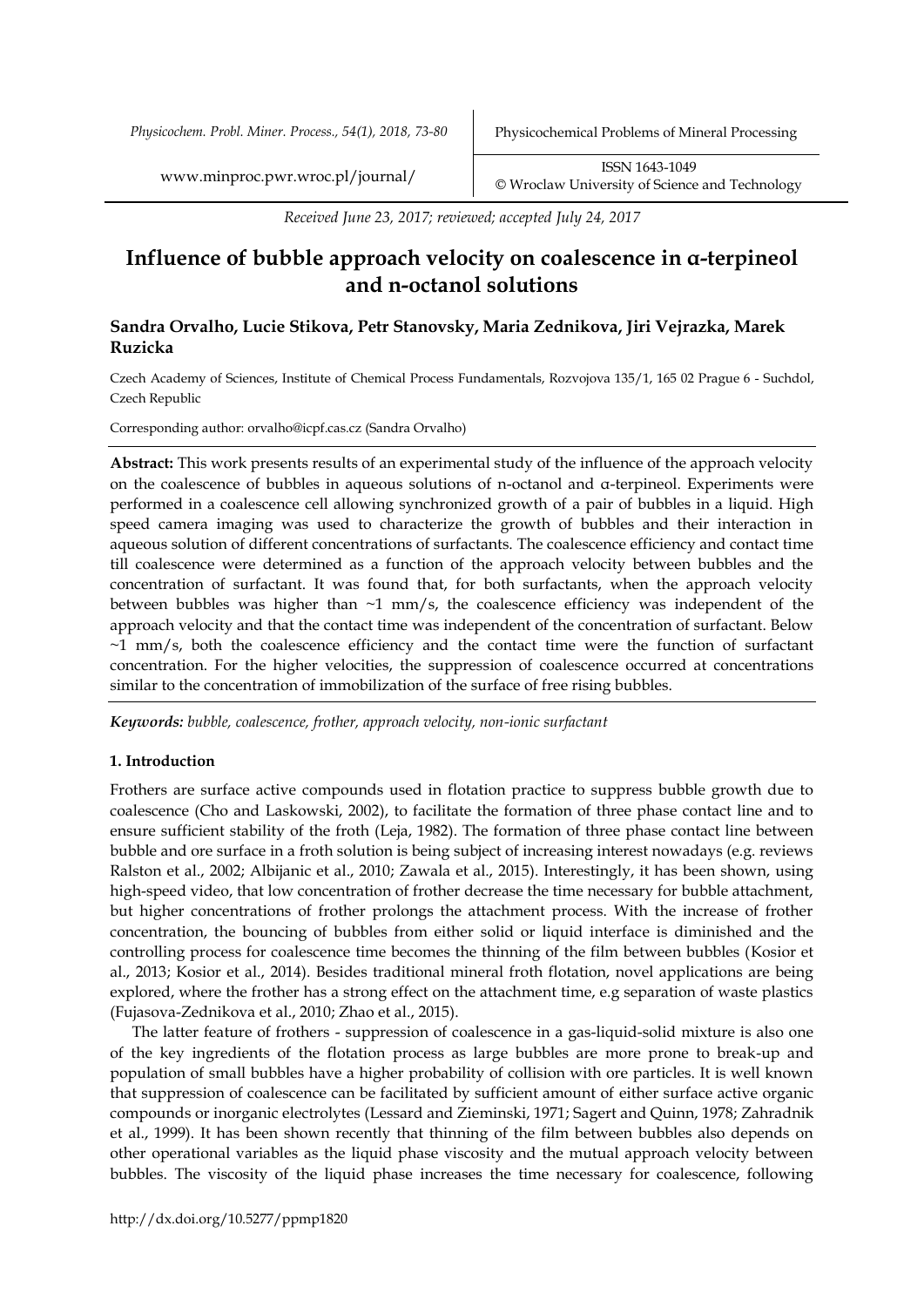theory of drainage of thin films, however the viscosity limit for transition to non-coalescent regime depends on the approach velocity between the bubbles' interfaces (Firouzi et al., 2015; Orvalho et al., 2015). Taking the approach velocity between bubbles' interfaces as a simple description of the local hydrodynamic conditions in the various stages of flotation process (formation of particle-bubble assembly, drainage and coarsening of froth) can help to elucidate the role of different frothers on coalescence process at different speeds.

This paper presents results on the influence of the approach velocity between bubbles on their mutual coalescence in n-octanol and α-terpineol solutions. Although the approach velocity range studied in the present work is about one order of magnitude lower than in studies about interactions between bubble-liquid interface or bubble-rigid surface studies (Kosior et al., 2015; Zawala et al., 2015), this study is complementary to them. Moreover, the lower velocity range of the present study can be regarded as similar to the final stage of their experiments, when the bubble bouncing stops and the relevant process is the film thinning between bubble and interface.

## **2. Material and methods**

Each experiment consisted in following evolution of two identical bubbles growing synchronously in an aqueous solution, from two capillaries at a fixed distance of 1 mm (distance measured center-tocenter of the capillaries). A high speed camera (Photron SA1.1) equipped with Navitar zoom lens was used to record images from the bubble formation till their contact and coalescence or detachment. The experimental setup is the same as used in previous study on the effect of viscosity on bubble coalescence (Orvalho et al., 2015) and is presented in Figure 1.

The experiments were performed in a small covered box of square cross-section  $(12\times12 \text{ cm}^2)$  made of glass and stainless steel. Inside, two identical glass capillaries (*L* = 42 cm, 200 μm inner diameter, 360 μm outer diameter, fused silica deactivated tubing from Agilent technologies) were held in the vertical position with the center-center horizontal distance fixed at 1 mm. Each pair of bubbles was formed in an undisturbed liquid. Between experiments, the capillaries were kept bubbling to avoid the liquid from getting into the capillary. Just before each experiment, the bubbling was stopped and the experiment was started with both capillaries filled with air, after inspection of the location of the meniscus. The growth of the bubbles was controlled by a series of pressure drop elements and two pressure regulators (EL-Press Bronkhorst, model no. P-602CV-1H1R, max. 50 kPa and model no. P-602CV-6KOR, max. 150 kPa) connected to a D/A converter (National Instruments PCI-6221) and was PC synchronized with the high speed camera and a set of solenoid valves, by a LabVIEW program.



Fig. 1 Experimental setup for study of bubble coalescence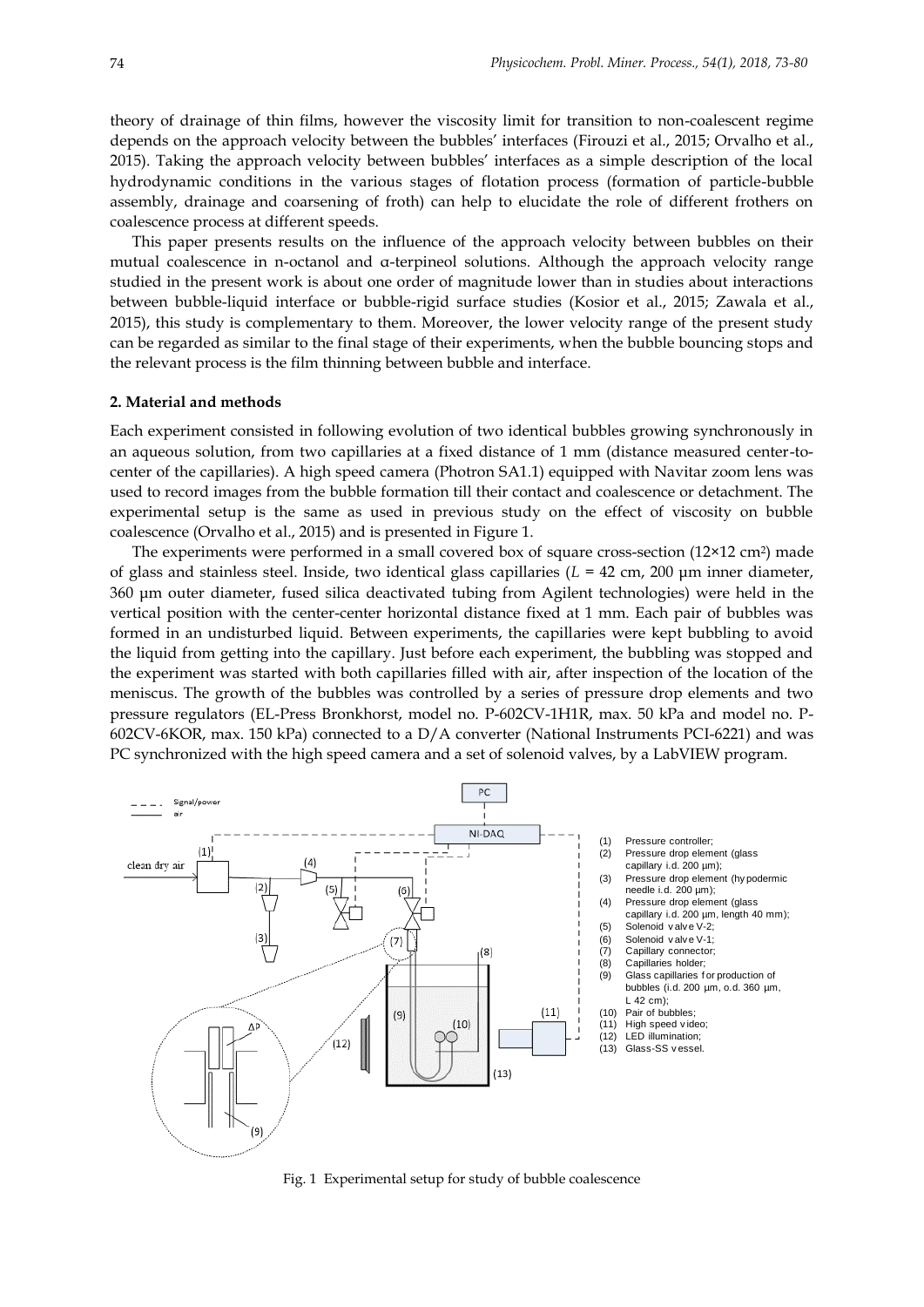Typical experiments, with or without coalescence, are represented in Fig. 2. Starting with the capillaries filled with gas, the bubble growth and image acquisition is started. Images of the bubbles growing at the capillaries are recorded till the bubbles coalesce or disengage from the capillaries. First analysis of the image sequence gives information about the instant the bubbles appear at the top of capillary, if coalescence occurred or not and when the bubbles merged (coalesced) or disengaged. Posteriori, image processing using Matlab program gives information about the instant the bubbles touch. For each image, the Matlab program identifies the gas-liquid interface and calculates the bubble size assuming axisymmetric geometry of the bubbles. Analyzing the image sequence, the program evaluates the gas flow rate to each bubble (*Q*) and the approach velocity between them, before touching (*V*). In the program, the bubbles touch each other when the minimum distance between their interfaces  $(Δx)$  is equal or smaller than 1 pixel  $(7 \mu m)$ . The distance between bubbles at coalescence and disengagement instants are bellow optical resolution possible with the present camera-lens arrangement and were not measured. The time taken since the bubbles appear at the capillaries till they touch ( $\Delta x = 7 \text{ }\mu\text{m}$ ) is defined as the inflation time (*I*). The time taken since the bubbles touch till they coalesce or disengage is the contact time (*T*). In literature, different authors use different definitions and different names for the contact time, as previously discussed (Orvalho et al., 2015).



Fig. 2 Definition of evaluated variables from high-speed recording for coalescent/noncoalesent event

The parameters of the present study were: 1) the approach velocity between bubbles, *V* and 2) the surfactant and its concentration *C* in the liquid phase. The approach velocity was controlled by the pressure input into the system and evaluated from the image processing results. The pressure into the system, Δ*p*, was set in the interval 3-150 kPa, producing gas flow rates into each bubble in the interval 1 ≤ *Q* ≤ 90 mm3s -1 giving a range of *V* of 0.6-40 mm.s-1 . The image acquisition rate was adjusted to the contact time and the bubble growth rate, ranging from 6250-12000 fps for water and 1000-6250 fps for 1.2×10-4 M n-octanol solution. The article presents results on the effect of n-octanol ( $1.2 \times 10^{-6}$  –  $1.2 \times 10^{-4}$  M) and α-terpineol ( $6.5 \times 10^{-6}$  –  $6.5 \times 10^{-5}$  M).

The experiments were done with clean dry air: compressed air from the laboratory lines passed through mechanical filter (Kovofinis CSV 200), condensation drying unit (Donaldson-Ultra filter, Ultratoc-Buran), cloth filter and two activated carbon filters (Ultrafilter, UltraAG-SMF, AG-AK). As liquid phase, aqueous solutions of n-octanol (Sigma-Aldrich, G.R., assay min. 99%) and α-terpineol, (SAFC, natural, ≥96%) were investigated. The surfactants were used without further purification. All the solutions were prepared with ultrapure water: distilled water filtrated by first, an ionic resin bed and after by a carbon activated filter. The temperature of the liquid during experiments was  $22.0 \pm 0.3$ °C. All the parts of the experimental setup in contact with the liquid were cleaned with alkali-based cleaner Mucasol and rinsed with ultrapure water several times, prior to the measurements with a new surfactant. The cleanness of the setup was check by blank test of coalescence with ultrapure water, before investigation of the coalescence of bubbles in surfactant solutions, with increasing concentration of surfactant.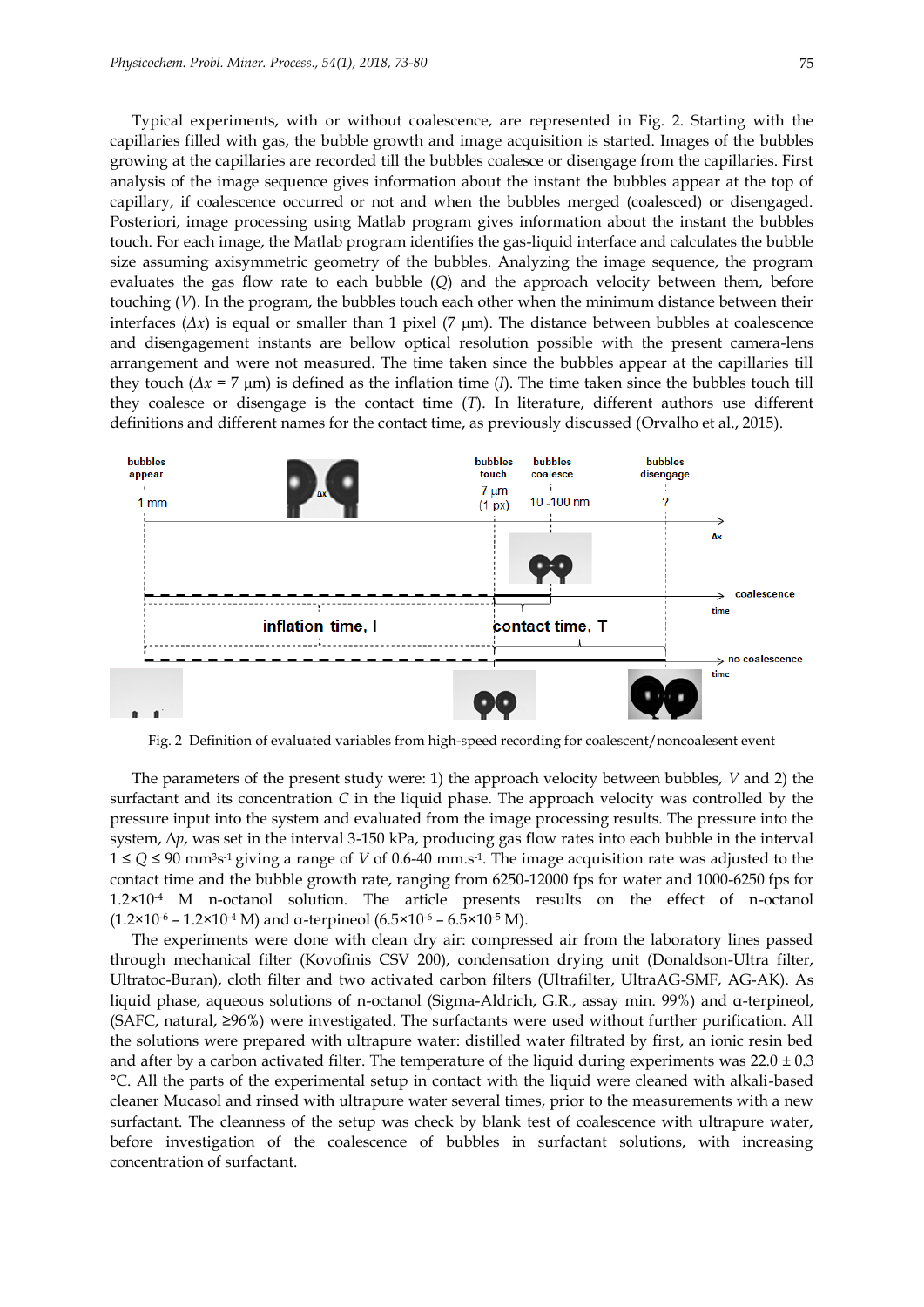#### **3. Results and discussion**

Coalescence efficiency measures the actual number of contacted bubbles that coalesced after touching. Figure 1 presents its dependency on the concentration of surfactant C and the effect of the approach velocity *V* on the inhibition of bubble coalescence. It can be seen that for very small approach velocity, the system is coalescent even at high concentrations. In the case of α-terpineol, the non-coalescent regime was not found in the range of concentrations investigated.



Fig. 3 Effect of concentration of n-octanol (A) and α-terpineol (B) on the coalescence efficiency of bubbles at various approach velocities

In classical studies (Drogaris and Weiland, 1983; Yang and Maa, 1984; Zahradnik et al., 1999) on the effect of surface active additives on bubble coalescence, the transition concentration, *C*trans, was defined as the concentration at which 50% of the produced bubbles coalesce. These studies were done by observation of the contact between bubbles continuously growing from adjacent nozzles, under different conditions, bubble size at contact, bubbling frequency and approach velocity. Values of Ctrans in the presence of n-octanol, resumed in Table 1, agree with the interval where inhibition of coalescence was found at  $V \ge 2.4$  mm/s, in the present experiments, suggesting that above this value the coalescence efficiency depends only on the concentration of surfactant and not on the size of the bubbles or/and their approach velocity.

| Reference                  | Ctrans                  | Experimental details                       |  |
|----------------------------|-------------------------|--------------------------------------------|--|
| Drogaris and Weiland, 1983 | $2 \times 10^{-5}$ M    | 2.5 mm bubbles, unknown bubbling frequency |  |
| Yang and Maa, 1984         | $1.38 \times 10^{-5}$ M | 4.3 mm bubbles, 1 pair/s                   |  |
| Zahradnik et al., 1999     | $1.3 \times 10^{-5}$ M  | 1.8 mm bubbles, $0.75$ pair/s              |  |

The coalescence efficiency gives little information about the mechanism of bubble coalescence. In the present study, the contact time *T* was also measured. Figure 4 resumes the contact times measured for the same experiments presented in Fig. 3. At the highest concentration of both n-octanol and α-terpineol, when the coalescence is suppressed, the contact time *T* is constant for each given approach velocity *V*. In these cases, *T* corresponds to the time the bubbles were in contact till they disengaged from the capillaries without coalescing. The constant *V* corresponds to bubble pairs that grew under identical growth rate conditions. Since all experiments were done with the same capillaries (0.2 mm i.d.) kept at the constant distance, the time necessary for the bubbles to reach the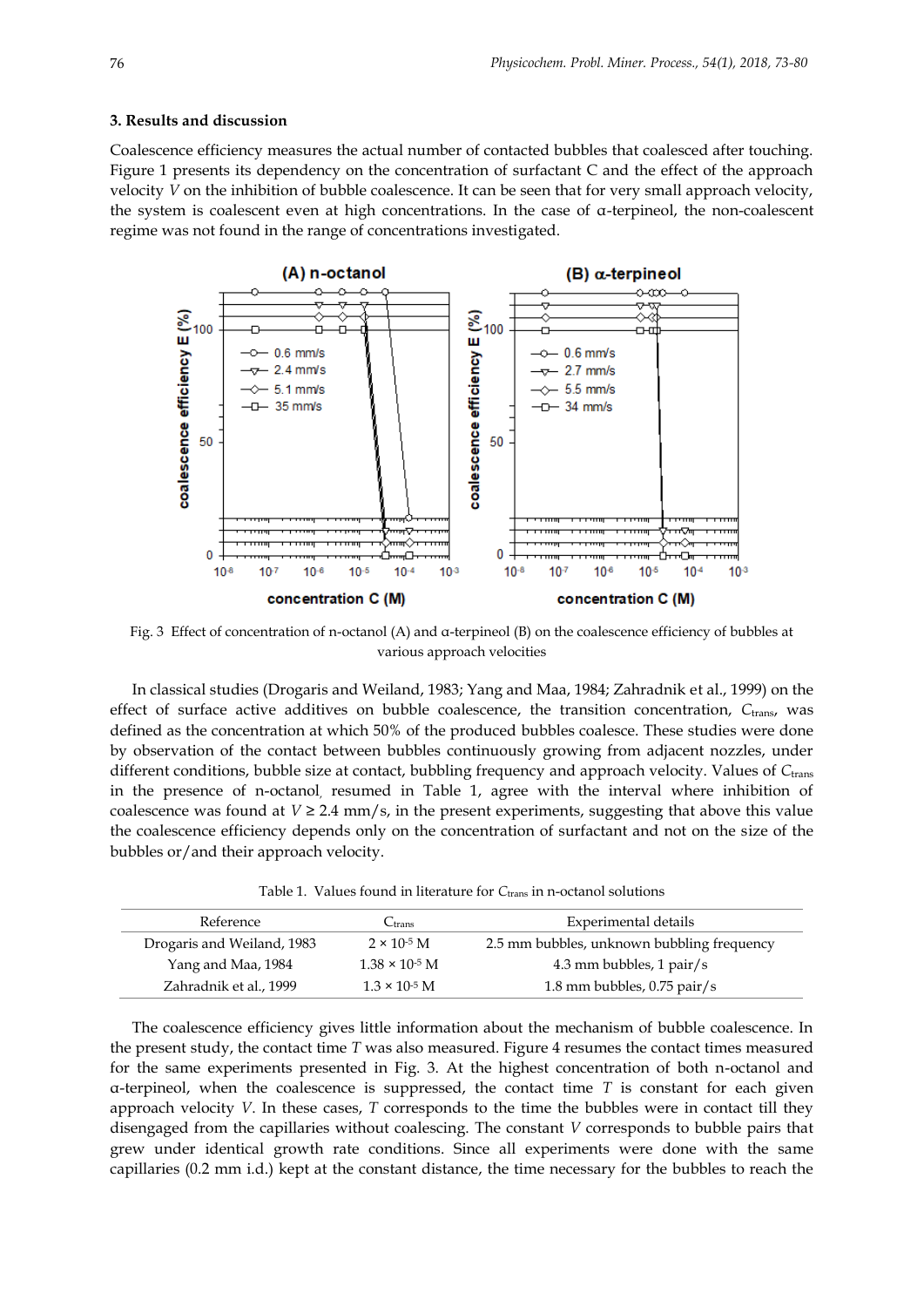critical size when the buoyancy overtakes surface forces and the bubbles disengage from the capillaries should be constant for a given *V*. For lower concentrations of surfactant, when coalescence occurs, then *T* should be smaller as it is seen for both surfactants. At the lowest approach velocity, the contact time *T* increases with the increase of concentration *C*, varying from bellow 10 ms in distilled water up to 5 s for the highest concentration of surfactant. The increase in n-octanol is smoother than in α-terpineol. Increasing *V*, both surfactants showed identical behavior: the contact time is either very short, of the same order as coalescence in pure water, when the bubbles coalesce, or very high when the bubbles don't coalesce. In both regimes, the contact time seems to be independent on the concentration, existing a critical concentration above which coalescence is suppressed. In the case of noctanol, the transition concentration to non-coalescence at the lowest velocities  $(V = 0.6 \text{ mm/s})$  is higher than other velocities. This value  $C_{trans} \cong 1 \times 10^{-4}$  M is in accordance with the concentration where Kosior et al. (2014) observed change of thin film stability in the Scheludko-Exerova cell. Measurements in this cell, usually cover approach velocities between interfaces bellow 1 mm/s (Horn et al., 2011). Kosior and co-workers defined a film as stable when it lasted more than 5 min. The different time scale between our results can be attributed to the fact that in our experiments the time for the thinning of the film between bubbles is limited (bubbles detach from the capillary), while in their type of experiments, both in the thin film cell and in the bubble-free interface experiments, it is unlimited.



Fig. 4 Effect of concentration of n-octanol (A) and α-terpineol (B) on the contact time between bubbles, till coalescence (open symbols) or disengagement (crossed symbols) at various approach velocities

| n-octanol             |                      | a-terpineol         |                    |  |
|-----------------------|----------------------|---------------------|--------------------|--|
| approach velocity $V$ | inflation time $I$   | approach velocity V | inflation time I   |  |
| (mm/s)                | (S)                  | $\rm(mm/s)$         | (s)                |  |
| $\pm 0.07$<br>0.56    | $0.65 \pm 0.07$      | 0.59<br>$\pm 0.08$  | $\pm 0.08$<br>0.68 |  |
| $\pm 0.1$<br>2.4      | 0.132<br>$\pm 0.005$ | $\pm 0.1$           | $\pm 0.03$<br>0.12 |  |

5.1  $\pm 0.3$  0.068  $\pm 0.007$  5.5  $\pm 0.2$  0.060  $\pm 0.008$  $35 \pm 5$  0.0141  $\pm 0.0005$   $34 \pm 3$  0.015  $\pm 0.001$ 

Table 2. Average approach velocities V and inflation times *I* for the results in Figs. 3 and 4

Another aspect of our experiments is that the time the bubbles are exposed to the liquid before they touch, the inflation time *I*, is not independent of the approach velocity between bubbles *V*. Table 2 presents the average values of *V* and corresponding inflation time *I*. Low approach velocities correspond to slow growing bubbles with longer inflation time I necessary for them to touch, so the bubble's interface is older and has more time to reach full contamination. As the approach velocity increases and inflation time *I* decreases, the bubbles have less time to reach an equilibrium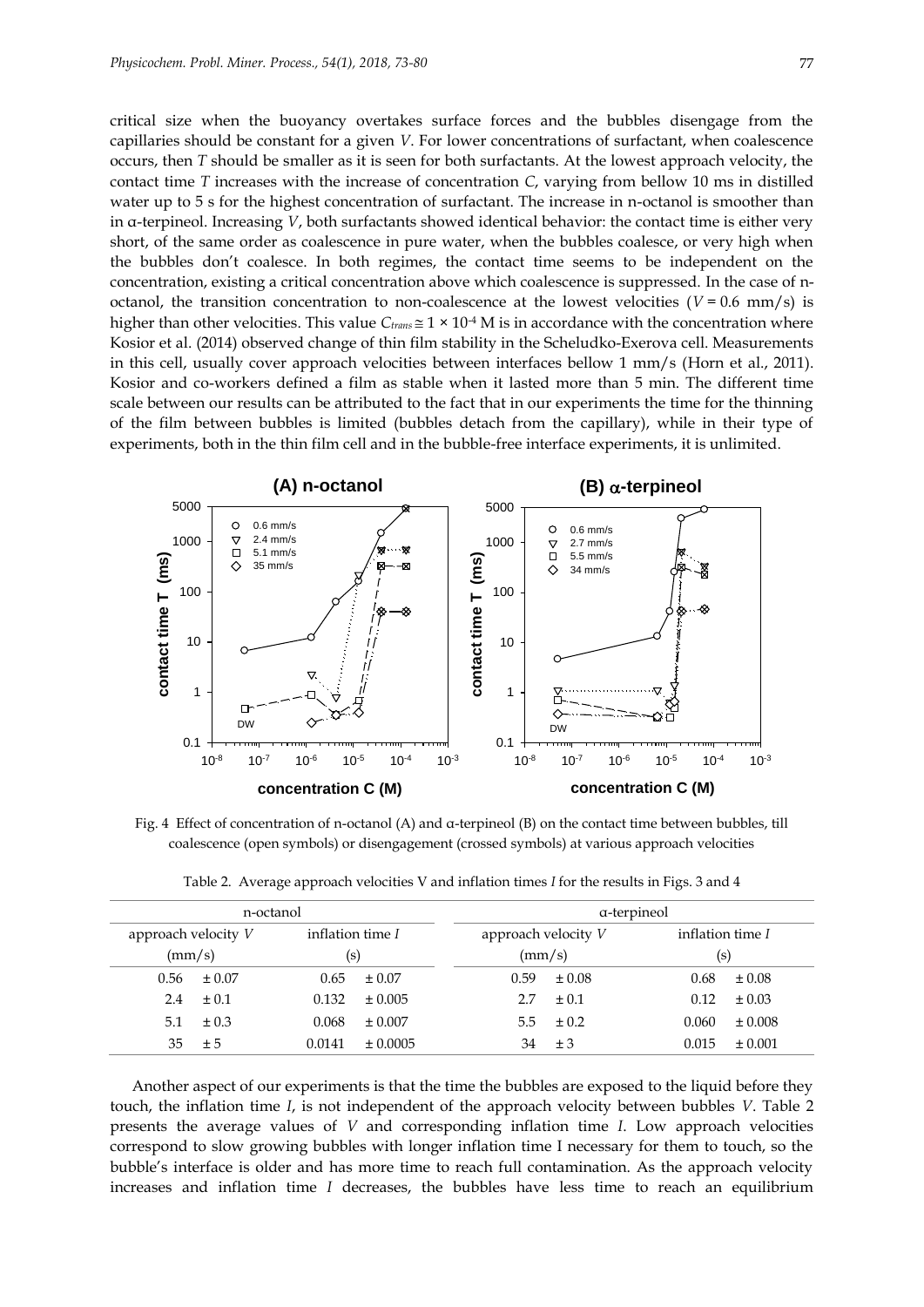concentration. This can explain why the contact time *T* is sensitive to the concentration of surfactant at low *V*. Jachimska et al. (2001) calculated the adsorption coverage of bubbles growing in n-octanol solutions. From their data, the 1.5 mm bubble needs more than 3 s to reach equilibrium surface coverage. At the present maximum concentration of  $1 \times 10^{-4}$  M n-octanol, the surface coverage should be less than 10%. All the pairs of bubbles investigated in the present work touched when the bubbles' diameter was 1 mm and it took from 0.01 s to 0.7 s for the bubbles to reach this size, so the surface coverage should be even smaller and very far from equilibrium conditions.

The effect of the approach velocity between bubbles on the contact time till coalescence or disengagement at constant concentration of surfactant is resumed in Fig. 5. Both surfactants studied have similar behavior. In distilled water, the contact time is inversely proportional to the approach velocity up to the point when optical resolution limits the determination of the contact time *T* and it becomes independent of *V*. At the maximum concentration of surfactant, the contact time is also inversely proportional to the approach velocity. In these solutions, no coalescence was observed except at the minimum velocity in α-terpineol (note crossed symbols in Fig. 5). As previously referred, in our experiments, if the bubbles don't coalesce, *T* is limited by the disengagement of the bubbles from the capillaries. At the minimum concentration of surfactant, bubbles coalesce like in water. At *V* > 1 mm/s, the bubbles either coalesce like water or they don't. At *V*  $\approx$  0.6 mm/s, the contact time till coalescence increases with the increase of the surfactant concentrations as already seen in Fig. 4. Two surfactants investigated in this study are both non-ionic and present very similar properties. In both cases, the suppression of coalescence occurs much before any change in the surface tension of the solutions can be measured.



Fig. 5 Effect of approach velocity on the contact time between bubbles, till coalescence (open symbols) or disengagement (crossed symbols) in the presence of n-octanol (A) and α-terpineol (B), at constant concentration of surfactant

It has been observed that immobilization of the interface of bubbles rising in surfactant solutions occurs at surface coverage much lower than the equilibrium value calculated at the time of bubble detachment (Malysa et al., 2011). The minimum surface coverage for retardation is 2% and 6%, for n-octanol and α-terpineol, respectively (Kosior et al.,2013) and it was observed at surfactant concentrations of  $3\times10^{-5}$  M for n-octanol and  $5\times10^{-5}$  M for a-terpineol. As the bubble size and growth time in these studies is comparable to our experimental conditions, the adsorption relationship for surface coverage can be used (Jachimska et al., 2001). Surprisingly, we observed transition to noncoalescent state at higher approach velocities at almost the same values of surfactant concentrations (3×10-5 M for n-octanol and 2×10-5 M for α-terpineol) which correspond to the minimum surface coverage for retardation observed in bubble rise studies. We interpret this by following the reasoning that the magnitude of the Marangoni effect causing the bubble drag increase is comparable with that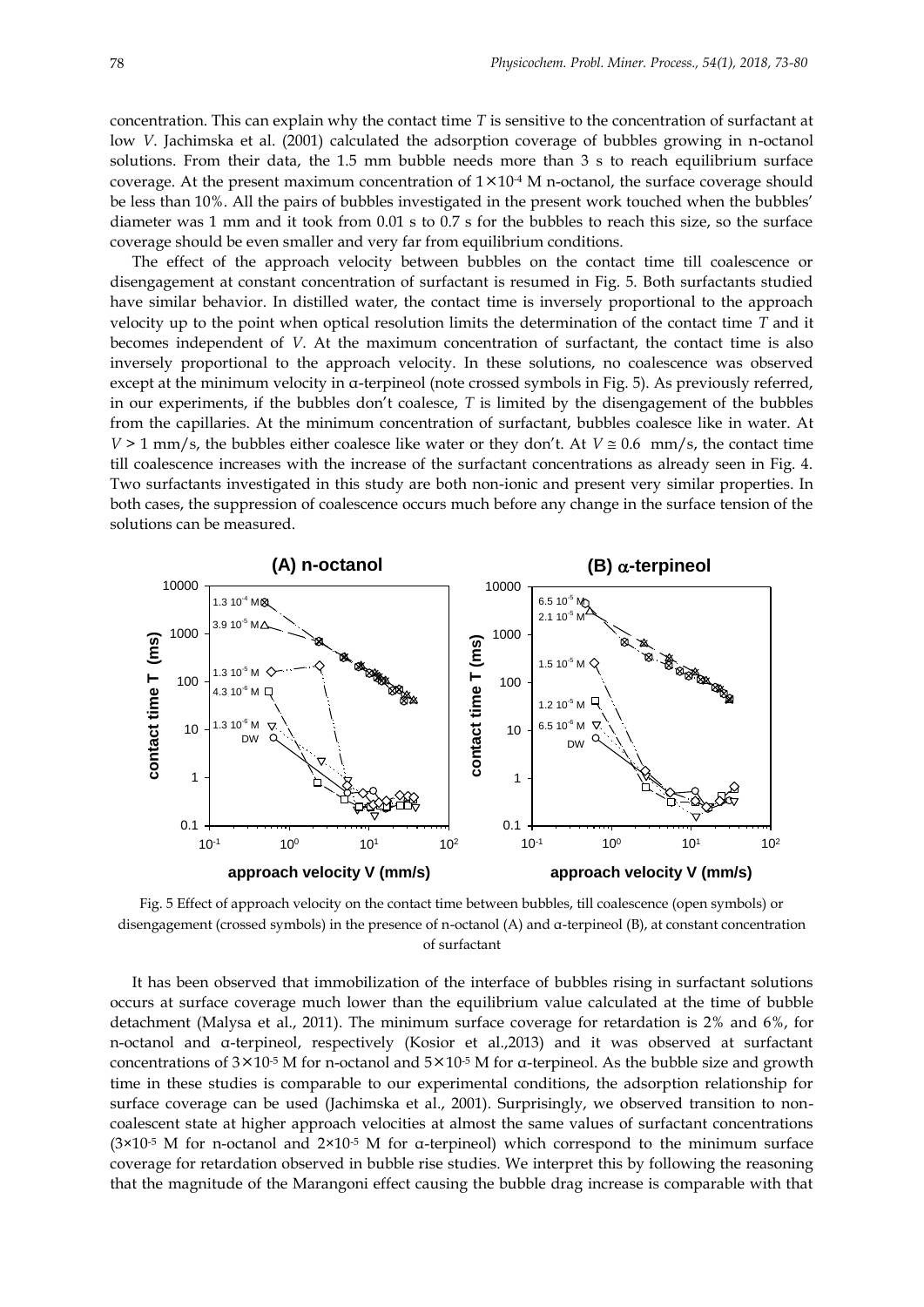occurring in the thin film during mutual bubble coalescence, as the change of surface condition at bubbles surface is inherently imposed on the thin film surrounding bubble surface. This retardation effect is also visible in the bouncing of bubbles from hydrophobic surfaces (Kosior et al., 2013), when the drainage time in the presence of surfactant is compared to the case of pure water. At similar concentration, the drainage time rapidly increases in comparison to pure water case with varying slope depending on the surface roughness.

# **4. Conclusions**

Coalescence of 1 mm bubbles in solutions of n-octanol and α-terpineol was investigated. Our method allowed characterization of the coalescence efficiency and of the contact time between bubbles produced under controlled conditions (approach velocity bubbles and inflation time till the bubbles touched). Both surfactants showed similar behavior. Around  $V = 1$  mm/s, the coalescent behavior of the bubbles changed. Bellow this value, the contact time till coalescence increased with the increase of concentration of both surfactants and inhibition of coalescence occurred at higher concentrations (in α-terpineol, coalescence occurred in all the range of concentration investigated). Above this value, coalescence was suppressed at a constant value of concentration independently of *V* and the contact time till coalescence did not depend on the concentration of surfactant. In n-octanol, transition to noncoalescence occurred at a concentration very similar to *C*trans from classical studies of coalescence, obtained under different conditions. For the surfactants investigated, suppressing of coalescence and immobilization of the surface of rising bubbles occurred at similar concentrations suggesting that the immobilization of the interface occurred under identical conditions independently of the velocity, from velocities above 1 mm/s in coalescence of approaching bubbles up to 300 mm/s for bubbles approaching "infinite" surface at bubble's terminal velocity.

#### **Acknowledgements**

This work was supported by Czech Science Foundation (project No. 15-15467S).

# **References**

- ALBIJANIC, B., OZDEMIR, O., NGUYEN, A.V., BRADSHAW, D., 2010. *A review of induction and attachment times of wetting thin films between air bubbles and particles and its relevance in the separation of particles by flotation*. Adv. Colloid Interface Sci., 159, 1-21.
- CHO, Y.S., LASKOWSKI, J.S., 2002. *Bubble coalescence and its effect on dynamic foam stability*. Can. J. Chem. Eng., 80, 299-305.
- DROGARIS, G., WEILAND, P., 1983. *Coalescence behaviour of gas bubbles in aqueous solutions of n-alcohols and fatty acids*. Chem. Eng. Sci., 38, 1501-1506.
- FIROUZI, M., HOWES, T., NGUYEN, A.V., 2015. *A quantitative review of the transition salt concentration for inhibiting bubble coalescence*. Adv. Colloid Interface Sci., 222, 305-318.
- FUJASOVA-ZEDNIKOVA, M., VOBECKA, L., VEJRAZKA, J., 2010. *Effect of Solid Material and Surfactant Presence on Interactions of Bubbles with Horizontal Solid Surface*. Can. J Chem Eng., 88, 473-481.
- HORN, R.G., DEL CASTILLO, L.A., OHNISHI, S., 2011. *Coalescence map for bubbles in surfactant-free aqueous electrolyte solutions*. Adv. Colloid Interface Sci., 168, 85-92.
- JACHIMSKA, B., WARSZYNSKI, P., MALYSA, K., 2001. *Influence of adsorption kinetics and bubble motion on stability of the foam films formed at n-octanol, n-hexanol and n-butanol solution surface.* Colloid Surf. A, 192, 177-193.
- KOSIOR, D., ZAWALA, J., KRASOWSKA, M., MALYSA, K., 2013. *Influence of n-octanol and alpha-terpineol on thin film stability and bubble attachment to hydrophobic surface*. Phys. Chem. Chem. Phys., 15, 2586-2595.
- KOSIOR, D., ZAWALA, J., NIECIKOWSKA, A., MALYSA, K., 2015. *Influence of non-ionic and ionic surfactants on kinetics of the bubble attachment to hydrophilic and hydrophobic solids*. Colloid Surf. A 470, 333-341.
- KOSIOR, D., ZAWALA, J., TODOROV, R., EXEROWA, D., MALYSA, K., 2014. *Bubble bouncing and stability of liquid films formed under dynamic and static conditions from n-octanol solutions*. Colloids Surf. A, 460, 391-400.
- LEJA, J., 1982. *Surface Chemisty of Froth Flotation*. Plenum Press, New York.